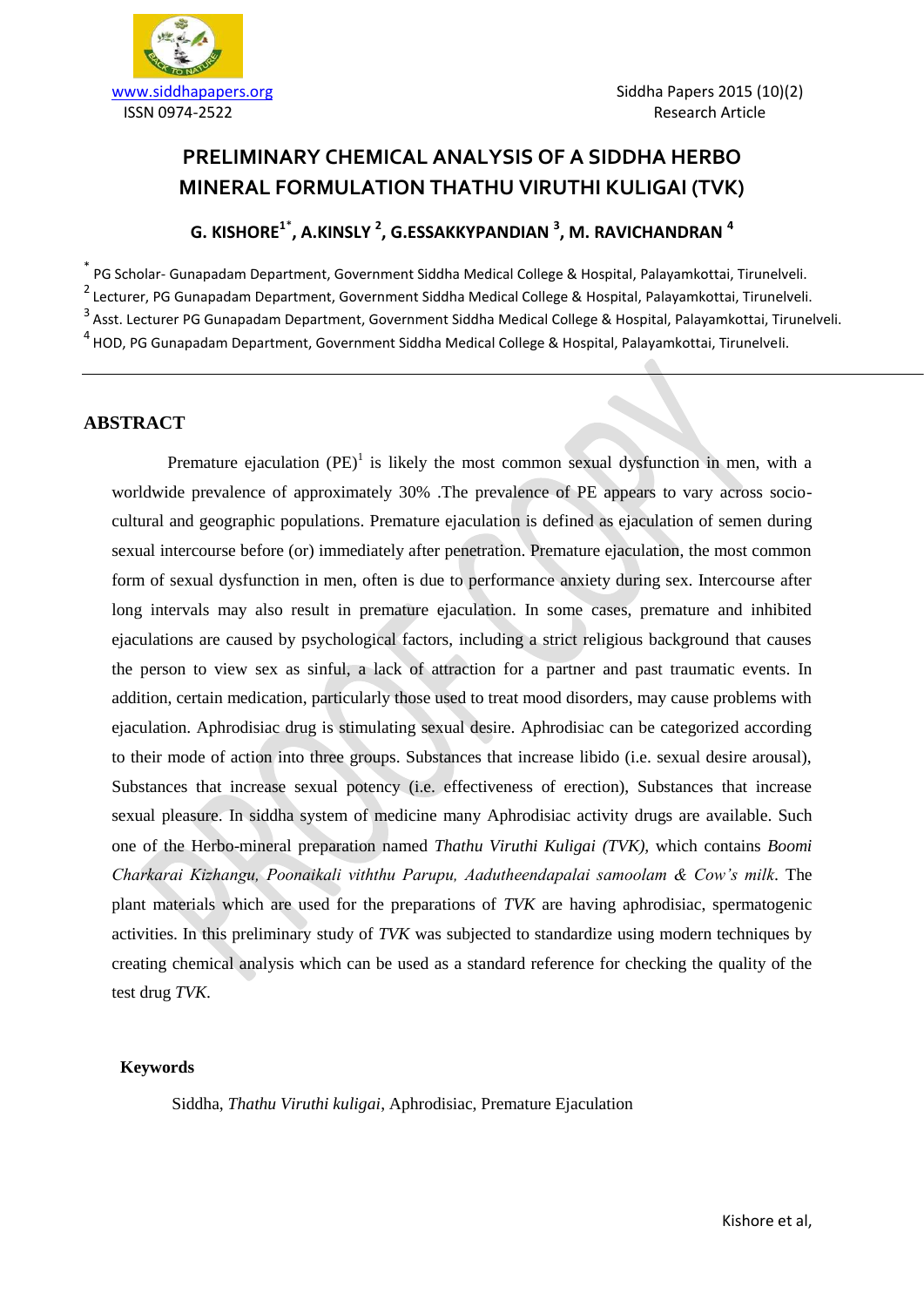#### **INTRODUCTION**

Premature Ejaculation (PE) is likely the most common sexual dysfunction in men, with a worldwide prevalence of approximately 30%. PE is defined as ejaculation of semen during sexual intercourse before (or) immediately after penetration. PE caused by psychological factors, including a strict religious background that causes the person to view sex a sinful, a lack of attraction for a partner and past traumatic events<sup>1</sup>. Herbo-Mineral based remedies have always been an integral part of traditional medicine throughout the world. In ancient Indian system of medicine, a number of drugs, from indigenous plant source have been described for PE, sexual dysfunction. In our Siddha system the medicine, Premature ejaculation may be compared to *Thuritha Vinthozhuku*. In that aspect there is a preparation in the literature of "The Pharmacopoeia of Siddha Research Medicines", "*Thathu Viruthi Kuligai*" <sup>2</sup> which is indicated for premature ejaculation. *Thathu Viruthi Kuligai* is one of the Herbo-Mineral medicine having Aphrodisiac, Spermatogenesis and Anxiolytic activities. In our present discussion we have highlighted the Chemical Analysis of *TVK* .

#### **MATERIALS AND METHODS**

#### *Preparation of TVK*

*Ingredients and Quantities<sup>2</sup>*

- a. *Boomi charkarai kizhangu chooranam* (Maerua oblongifolia, Forsk) 20gm
- b. *Poonaikali viththu parupu chooranam* (Mucuna pruriens, DC) 20gm
- c. *Aadutheendapalai samoola chooranam* (Aristolochia bractiata, Lam) 20gm
- d. *Cow's milk* (Milk of Bos taurus) Q.S .

# *Purification of Raw Drugs3,4*

a. *Boomi Charkarai Kizhangu*- The raw drug is washed well. The outer skin of the tuber and vascular cylinder are removed, wiped and dried off.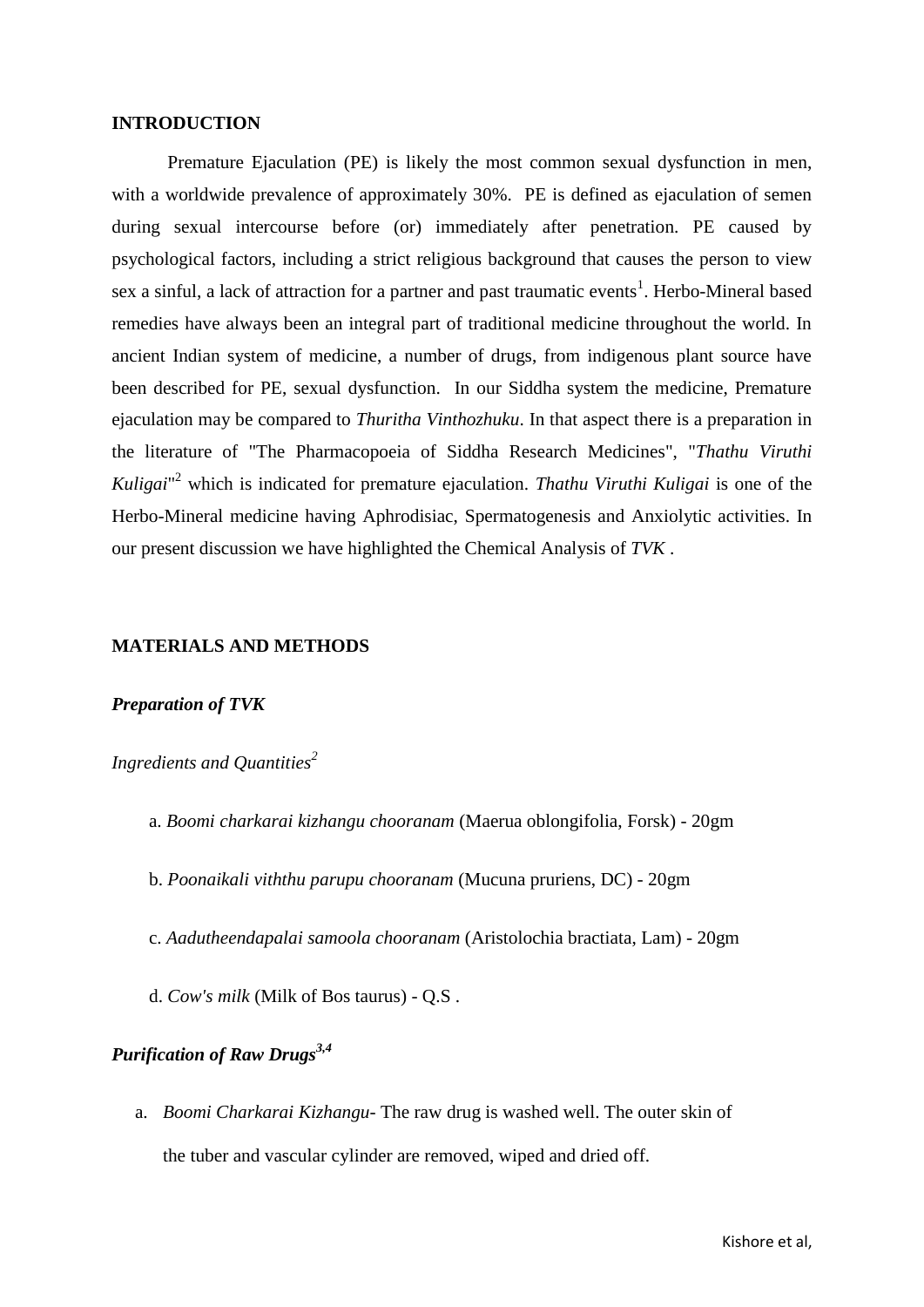- b. *Poonaikali Viththu Parupu* The hard shell is removed and boiled in cow's milk and dried off.
- c. *Aadutheendapalai Samoolam* The dust, unwanted dried leaves are removed and washed with water to removed soil and dried in under shade.
- d. *Cow's Milk* The cow's udder is washed with water after calf feeding and milk is filtered with clean cloth for removing froth

## *Preparation Process<sup>2</sup>*

 First purified three ingredients are powdered well individually and filtered with clean white cloth (*Vasthirakayam*). Then they are mixed thoroughly and well rubbed in a *kalvam* with COW'S MILK for three days and then made into pills of 5 to 10 grains each (or about small *chundaikai* size). These are dried in the shade and bottled up and then labelled.

#### **Information about the ingredients**

**1.** *Aadutheendapalai Samoolam* **3,5,7,8,9**

| Latin Name           | - Aristolochia bracteata, Lam |
|----------------------|-------------------------------|
| Tamil Name           | - Aadutheendapalai            |
| <b>English Name</b>  | - Birthwort, Worm-killer      |
| <b>Sanskrit Name</b> | - Pattra-banga, Dhumra-patra  |
| Hindi Name           | - Kiramer                     |
| Family               | - Aristolochiaceae            |

#### **Chemical Constituents**

Volatile substance an alkaloid and salts especially potassium, chloride

#### **Actions**

Alterative, Emmenagogue, Anthelmintic, Anti-periodic, Purgative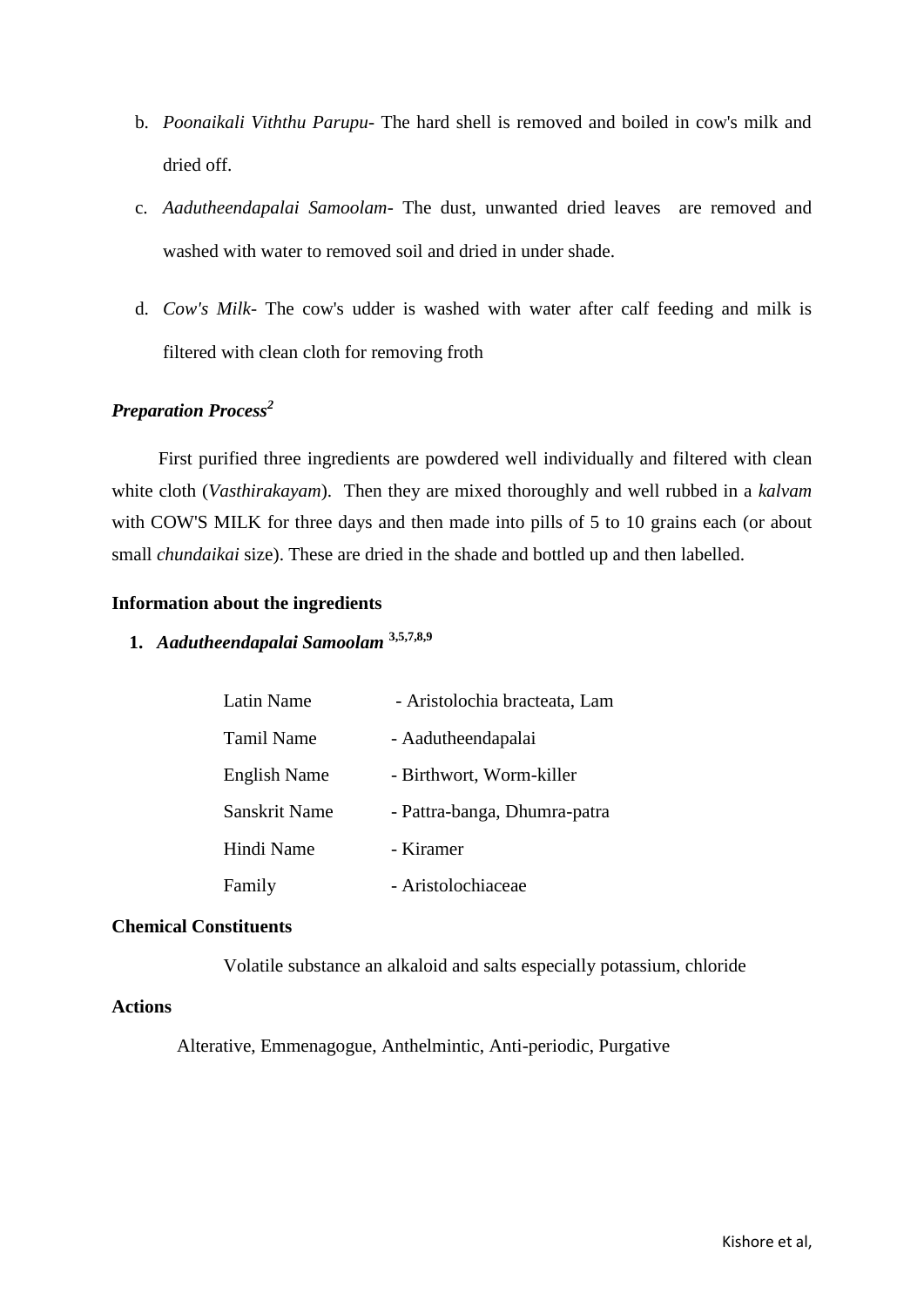#### **Medicinal Uses**

Powdered dry root in doses of 1-2drachms will increase the contractions of uterus during labour and is used in Sind as substitute for ergot.

# *1. Poonaikali Viththu Parupu 3, 6, 7,8, 9*

| Latin Name          | - Mucuna pruriens, DC              |
|---------------------|------------------------------------|
| Tamil Name          | - Poonaikali                       |
| <b>English Name</b> | - Cowitch Plant (or) Cow-hage      |
| Sanskrit Name       | - Atmagupta, Vanari, Kapikachchohu |
| Hindi Name          | - Kavach, Kiwach                   |
| Family              | - Fabaceae                         |

#### **Chemical constituents**

Resin, Tannins, Fat and trace of Manganese, Free Fatty acid, Glycoside, Albumin

#### **Action**

Nerving tonic, Aphrodisiac, Astringent, Anthelmintic

#### **Medicinal Uses**

 Seeds are prescribed in the form of powder in doses of 20-40 grains in Leucorrhoea, Spermatorrhoea etc, and in cases requiring an Aphrodisiac action.

# **2.** *Boomi Charkarai Kizhangu* **3,6,8,9**

| Latin Name          | - Maerua oblongifolia, Forsk               |
|---------------------|--------------------------------------------|
| <b>Tamil Name</b>   | - Boomi Charkarai Kizhangu, Mulmurandai    |
| <b>English Name</b> | - Earth Sugar Root, Necklace Berried caper |
| Sanskrit Name       | - Dhavalkand                               |
| Hindi Name          | - Hemakand                                 |
| Family              | - Capparaceae                              |

#### **Chemical Constituents**

Starch

#### **Action**

Alterative, Tonic, Stimulant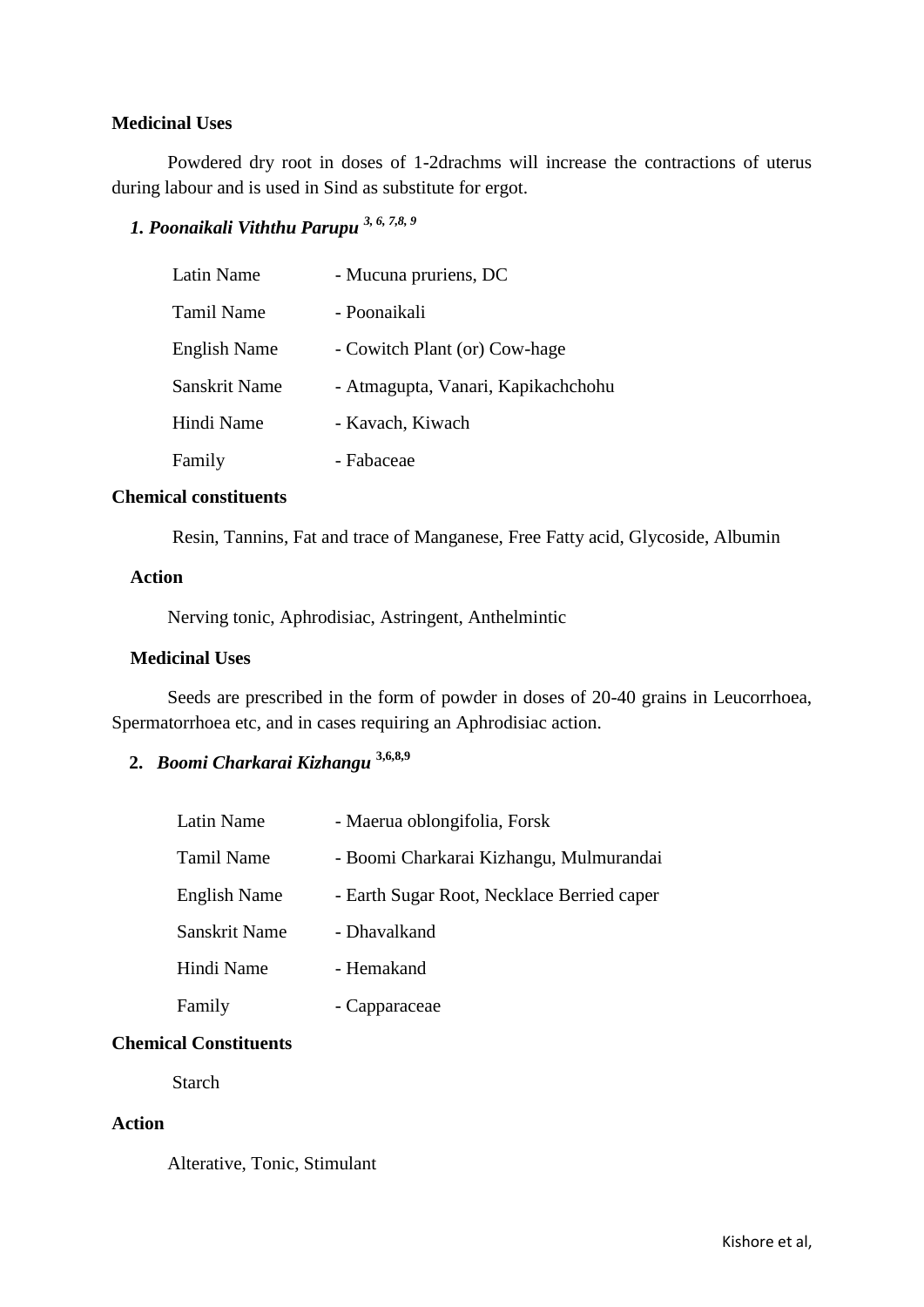#### **Medicinal Uses**

 Traditionally the fleshy roots of this plant are used as Alternative, Tonic and Stimulant.

## **4.** *Cow's Milk* **4,9**

| Zoological Name (Cow) | - Bos taurus      |
|-----------------------|-------------------|
| Tamil Name            | - Pal             |
| English Name          | - Milk            |
| Sanskrit Name         | - Dugdha, Ksheera |
| Hindi Name            | - Gudh            |

### **Chemical Constituents**

Proteins', Calcium, Potassium, Vit-B2, Vit-B12, Vit - A

#### **Action**

Nervine tonic

### **Medicinal Uses**

 Which are essential for the growth and development if the human body. Vit-B12 helps in the full development of nerve cells and used us a Nerving-Tonic.

#### **QUALITATIVE ANALYSIS (Basic & Acidic Radical Studies)**

## **Preparation of the Extract 10, 11**

 5 gms of the drug TVK was weighed accurately and placed in a 250 ml clean beaker. Then 50ml of distilled water is added and dissolved well. Then it is boiled well for about 10 minutes. It is cooled and filtered in a 100ml volumetric flask and then it is making up to 100ml with distilled water. This fluid is taken for analysis **<sup>10</sup>** .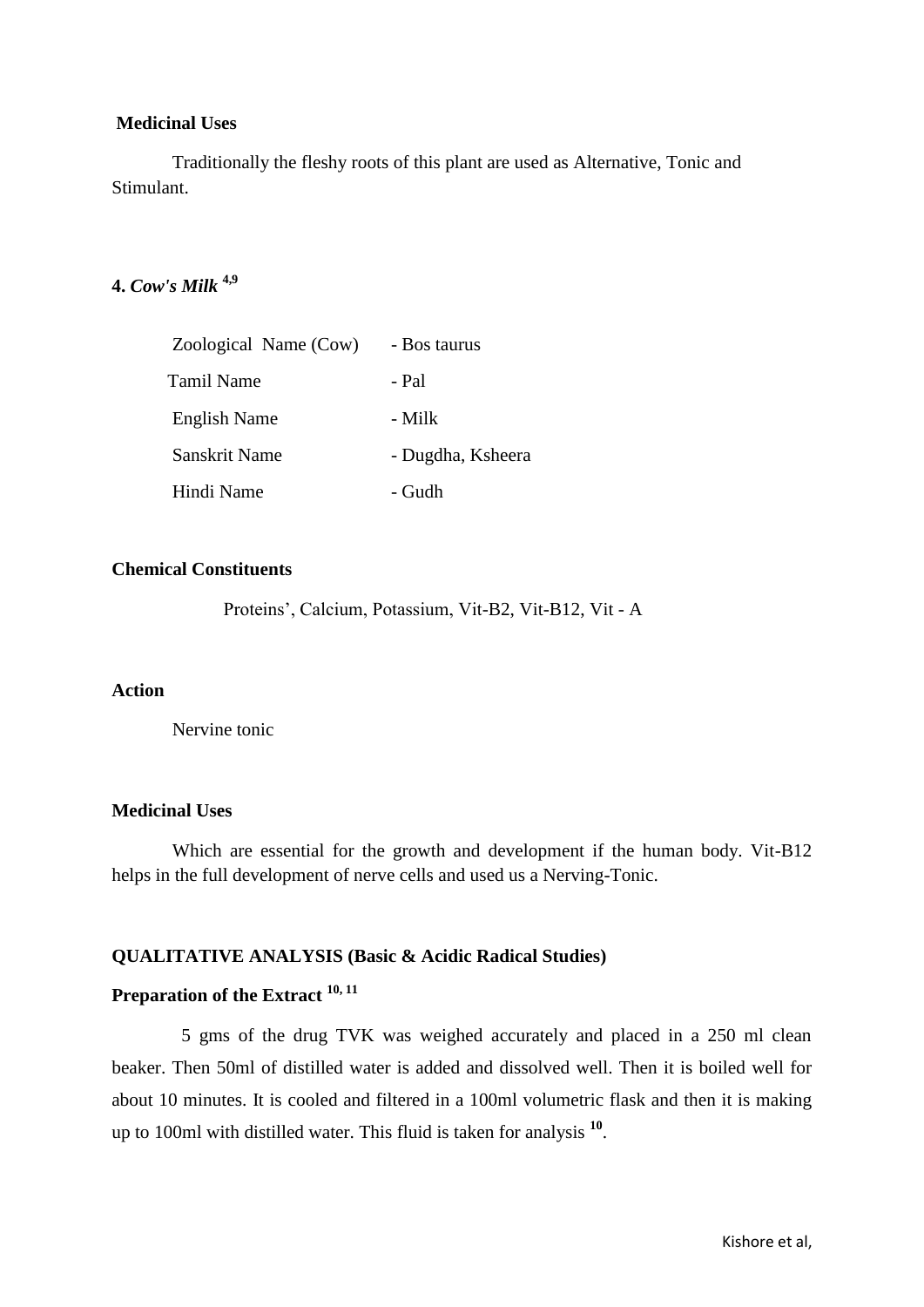| S.NO | <b>EXPERIMENT (PROCEDURE)</b>                                                                                           | <b>OBSERVATION</b>                |
|------|-------------------------------------------------------------------------------------------------------------------------|-----------------------------------|
| 1.   | <b>TEST FOR CALCIUM:</b>                                                                                                | Formation of white colour         |
|      | 2ml of the above prepared extract is taken<br>in a clean test tube. To this add 2ml of 4%<br>Ammonium oxalate solution. | precipitate                       |
| 2.   | <b>TEST FOR SULPHATE:</b>                                                                                               | Formation of white colour         |
|      | 2ml of the extract is added to 5% barium<br>chloride solution.                                                          | precipitate                       |
| 3.   | <b>TEST FOR CHLORIDE:</b>                                                                                               | Formation of white colour         |
|      | The extract is treated with silver nitrate<br>solution.                                                                 | precipitate                       |
| 4.   | <b>TEST FOR CARBONATE:</b>                                                                                              | Formation of brisk effervescences |
|      | The substance is treated with concentrated<br><b>HCL</b>                                                                |                                   |
| 5.   | <b>TEST FOR STARCH:</b>                                                                                                 | Appearance of blue colour         |
|      | The extract is added with weak iodine<br>solution.                                                                      |                                   |
| 6.   | <b>TEST FOR IRON FERRIC:</b>                                                                                            | Appearance of blue colour         |
|      | The extract is acidified with glacial acetic<br>acid and potassium Ferro cyanide.                                       |                                   |
| 7.   | <b>TEST FOR IRON FERROUS:</b>                                                                                           | Appearance of blood red colour    |
|      | The extract is treated with concentrated<br>Nitric acid and ammonium trio cyanate<br>solution.                          |                                   |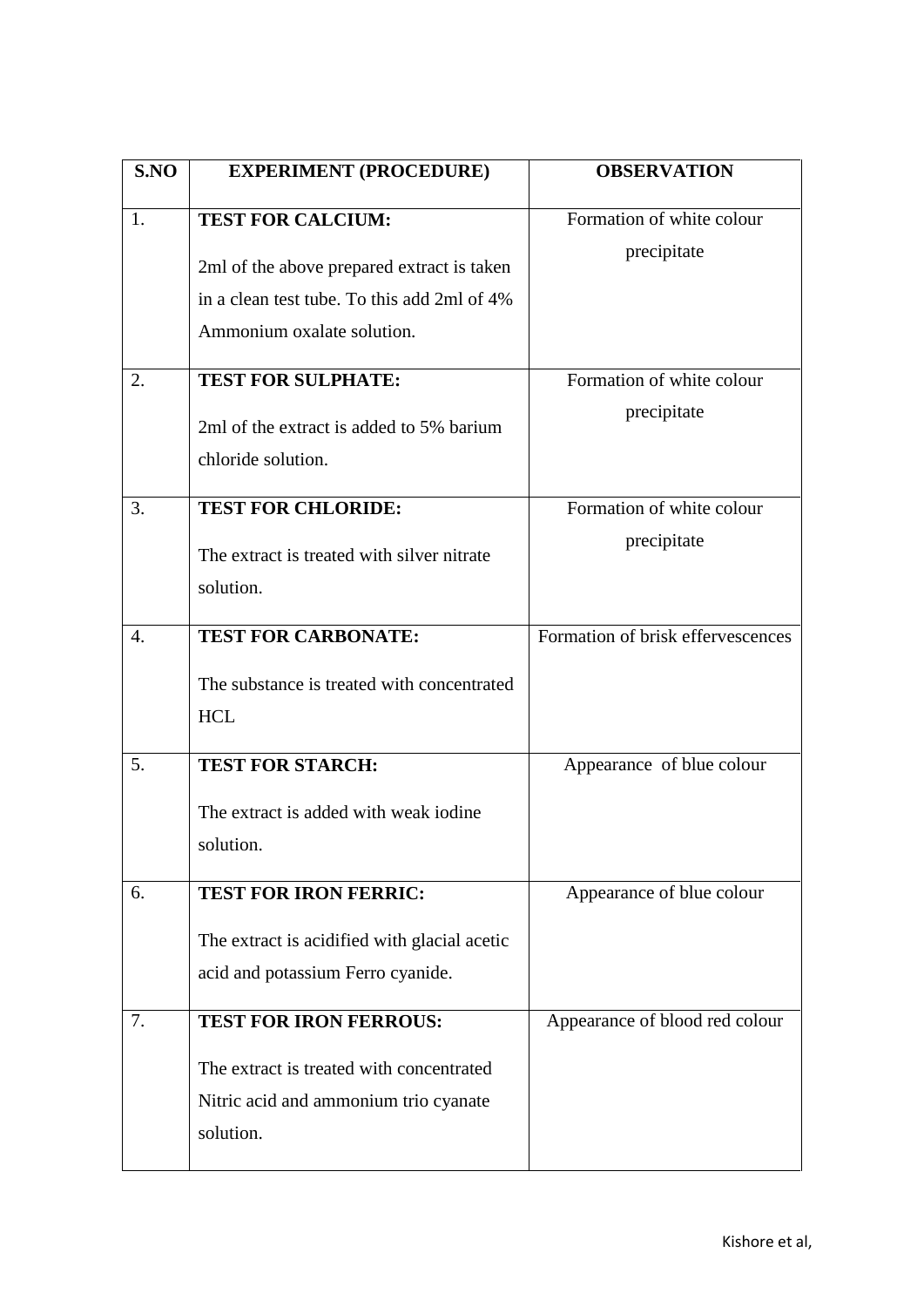| 8.  | <b>TEST FOR PHOSPHATE:</b>                             | Formation of yellow colour     |
|-----|--------------------------------------------------------|--------------------------------|
|     | The extract is treated with ammonium                   | precipitate                    |
|     | Molybdate and concentrated nitric acid.                |                                |
| 9.  | <b>TEST FOR ALBUMIN:</b>                               | Formation of yellow colour     |
|     | The extract is treated with Esbachs                    | precipitate                    |
|     | reagent.                                               |                                |
| 10. | <b>TEST FOR TANNIC ACID:</b>                           | Formation of blue black colour |
|     | The extract is treated with ferric chloride.           | precipitate                    |
| 11. | <b>TEST FOR UNSATURATION:</b>                          | Appearance of decolourisation  |
|     | Potassium permanganate solution is added               |                                |
|     | to the extract                                         |                                |
| 12. | TEST FOR THE REDUCING SUGAR:                           | Appearance of colour changes   |
|     | 5ml of Benedict's qualitative solution is              |                                |
|     | taken in a test tube and allowed to boil for           |                                |
|     | 2 mins and add 8-10 drops of the extract               |                                |
|     | and again boil it for 2 mins.                          |                                |
| 13. | <b>TEST FOR AMINO ACID:</b>                            | Appearance of Violet colour    |
|     | One or two drops of the extract is placed              |                                |
|     | on a filter paper and dried it well. After             |                                |
|     | drying, 1% Ninnhydrin is sprayed over the              |                                |
|     | same and dried it well.                                |                                |
| 14. | <b>TEST FOR ZINC:</b>                                  | Formation of white colour      |
|     | The extract is treated with potassium Ferro<br>cyanide | precipitate                    |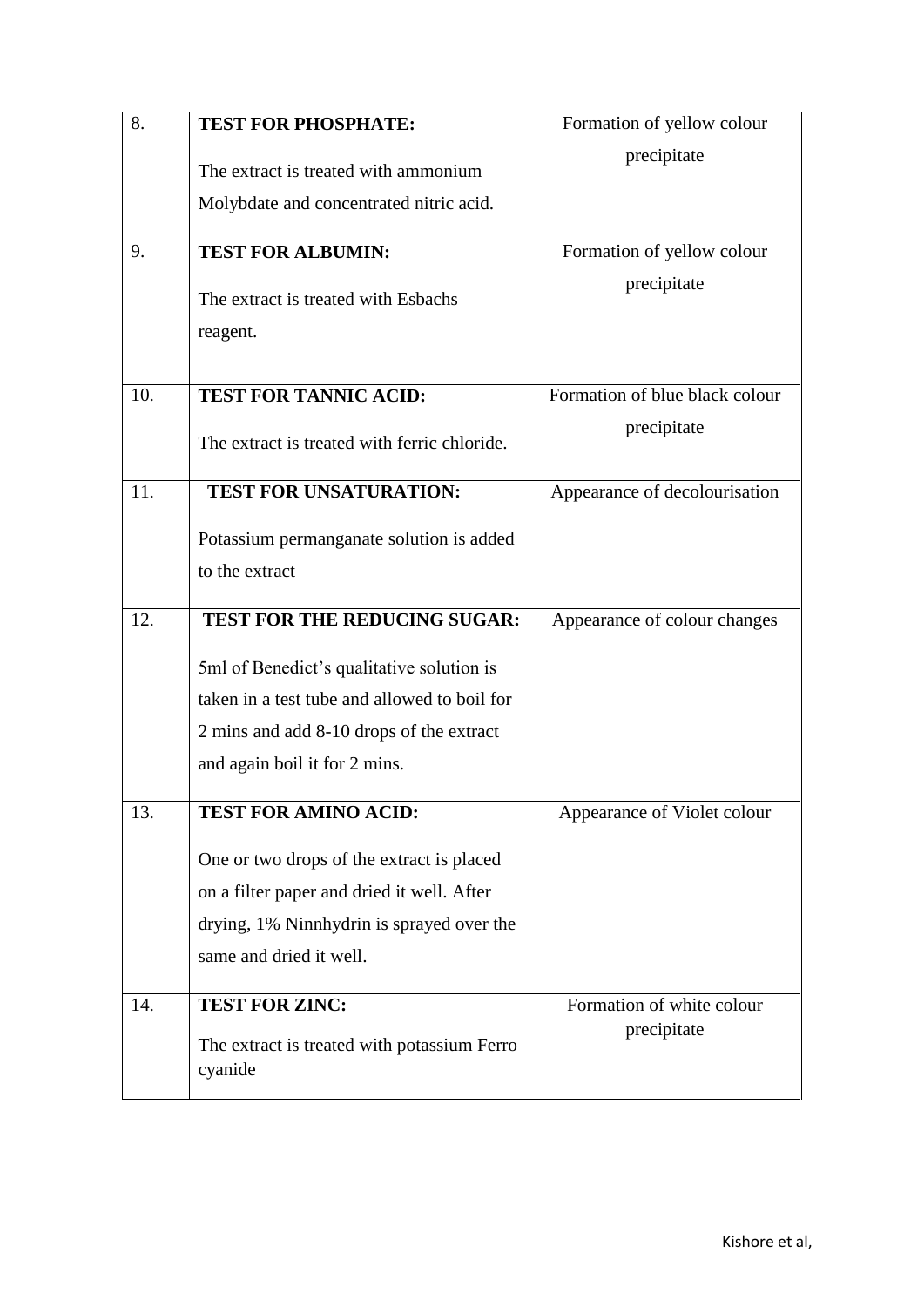# **RESULTS AND DISCUSSION**

| S.NO                    | <b>PARAMETER</b>                             | <b>OBSERVATION</b>                     | <b>INFERENCE</b>         |
|-------------------------|----------------------------------------------|----------------------------------------|--------------------------|
| 1.                      | <b>TEST FOR CALCIUM</b>                      | A white precipitate is<br>formed       | $+$                      |
| 2.                      | <b>TEST FOR SULPHATE</b>                     |                                        |                          |
| 3.                      | <b>TEST FOR CHLORIDE</b>                     | A white precipitate is<br>formed       | $+$                      |
| $\overline{4}$ .        | <b>TEST FOR CARBONATE</b>                    |                                        | $\overline{\phantom{a}}$ |
| 5.                      | <b>TEST FOR STARCH</b>                       | Blue colour is formed                  | $+$                      |
| 6.                      | <b>TEST FOR IRON FERRIC</b>                  |                                        |                          |
| 7.                      | <b>TEST FOR IRON FERROUS</b>                 | Blood red colour is<br>formed          | $^{+}$                   |
| 8.                      | <b>TEST FOR PHOSPHATE</b>                    | Yellow colour<br>precipitate is formed |                          |
| 9.                      | <b>TEST FOR ALBUMIN</b>                      | Yellow colour<br>precipitate is formed | $+$                      |
| 10.                     | <b>TEST FOR TANNIC ACID</b>                  |                                        |                          |
| 11.                     | TEST FOR UNSATURATION                        | It gets decolourised                   | $+$                      |
| 12.                     | <b>TEST FOR THE REDUCING</b><br><b>SUGAR</b> | Colour changes occurs                  | $+$                      |
| 13.                     | <b>TEST FOR AMINO ACID</b>                   | Violet colour is formed                | $+$                      |
| 14.                     | <b>TEST FOR ZINC</b>                         |                                        |                          |
| - Absence<br>+ Presence |                                              |                                        |                          |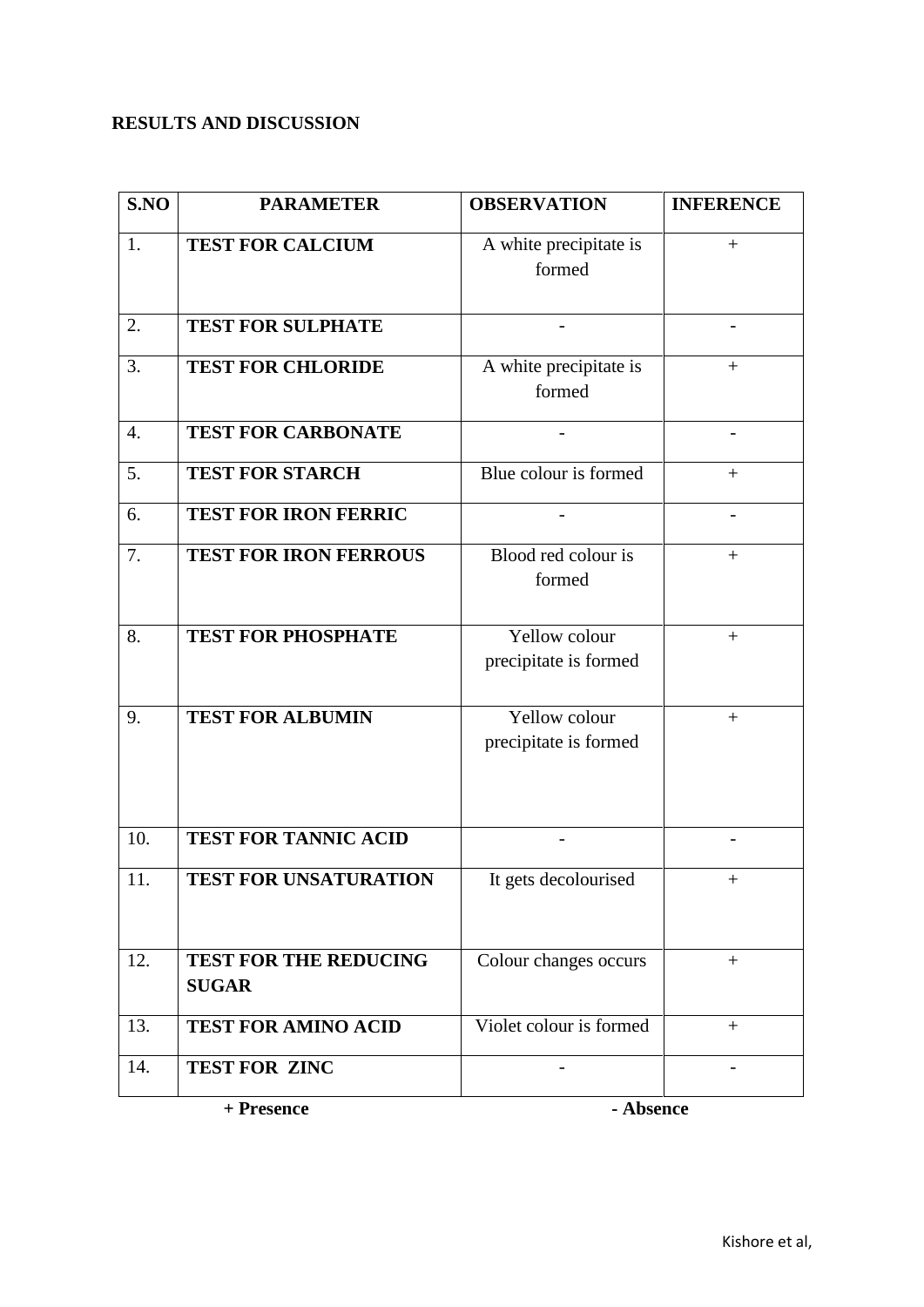TVK is having presence of Ferrous Iron, Starch, Albumin, Amino acid, Phosphate, Calcium, Chloride, Unsaturation and Reducing Sugar.

 \* Ferrous Iron is readily absorbed in small intestine and used in synthesis of Haemoglobin, which is turn increase the oxygen carrying capacity of the blood. Thus it is involved in increasing of stamina of the body. Starch is digested into glucose and gives energy. Albumin is a protein. Which is involved in tissue building, tissue repair and albumin is also involved in transport of steroid hormones in blood circulation. Amino acid is involved in protein synthesis and muscle building and increase stamina. Phosphate is buffer and is involved in acid-base mechanism which is friendly to the stomach mucosa.

\* Calcium is involved in muscle contraction. Thus it reduces fatigue. Calcium ions have an apparently paradoxical effect on sperm motility. In the epididymis, calcium ions stimulate immature sperm, whereas, in ejaculated semen, calcium ions inhibit sperm motility. Maturation processes change the response of sperm to calcium ions. Calcium binding substances and Calcium transport inhibitors are secreted by male accessory sexual organs and mixed with sperm during ejaculation. In the female genital tract sperm acquire full capacity of fertilize the ovum. Calcium binding substances and Calcium transport inhibitors are removed during the process known as capacitating. Finally, Calcium ions trigger the acrosome reaction and facilitate sperm penetration into the ovum **10, 11** .

#### **CONCLUSION**

 TVK is having the presence of Ferrous Iron, Starch, Albumin, Amino acid, Phosphate, Calcium, Chloride, Unsaturation and Reducing Sugar. Their clinical relevance and their probable role and extended roles in promoting Aphrodisiac and spermatogenic activities and controlling premature ejaculation are also discussed. This is only preliminary a study and further studies are to be carried out in future to explore the therapeutic efficacy of the *TVK.*

#### **References**

- **1.** Emedicine.medscape.com-Aaron Benson M.D., Edward David Kim M.D., FACS.
- 2. Dr.Shanmugavelu & Dr.G.D.Naidu, The Pharmacopoeia of Siddha Research Medicines (Page.No.211).